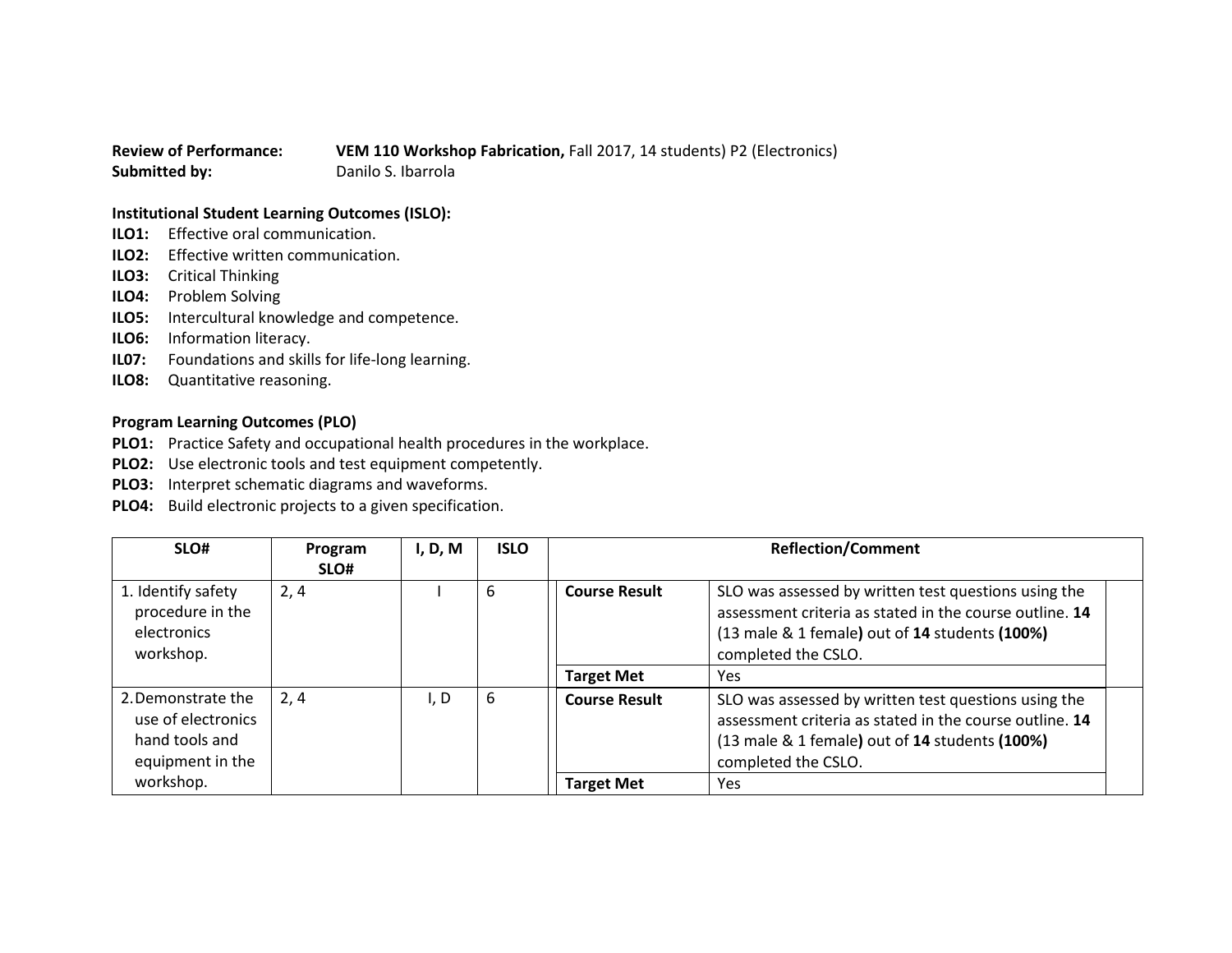| 3. Identify the<br>different wires,<br>cables,<br>connectors and | 2, 4 | I, D | 6 | <b>Course Result</b> | SLO was assessed by written test questions using the<br>assessment criteria as stated in the course outline 14<br>$(13 \text{ male } 81 \text{ female})$ out of 14 students $(100\%)$<br>completed the CSLO.  |
|------------------------------------------------------------------|------|------|---|----------------------|---------------------------------------------------------------------------------------------------------------------------------------------------------------------------------------------------------------|
| perform splicing<br>procedures.                                  |      |      |   | <b>Target Met</b>    | Yes                                                                                                                                                                                                           |
|                                                                  |      |      |   |                      |                                                                                                                                                                                                               |
| 4. Terminate and<br>connect wires,<br>cables and<br>connectors.  | 2, 4 | I, D | 6 | <b>Course Result</b> | SLO was assessed by written test questions using the<br>assessment criteria as stated in the course outline. 13<br>(13 male & 0 female) out of 14 students (92.86%)<br>completed the CSLO.                    |
|                                                                  |      |      |   | <b>Target Met</b>    | Yes                                                                                                                                                                                                           |
| 5. Test wires,<br>cables and<br>connectors<br>linkages.          | 2, 4 | D, M | 6 | <b>Course Result</b> | SLO was assessed by written test questions using the<br>assessment criteria as stated in the course outline13<br>(13 male & 0 female) out of 14 students (92.86%)<br>completed the CSLO.                      |
|                                                                  |      |      |   | <b>Target Met</b>    | Yes                                                                                                                                                                                                           |
| 6. Rework wire,<br>cables and<br>connectors<br>assembly          | 2, 4 | D, M | 6 | <b>Course Result</b> | SLO was assessed by written test questions using the<br>assessment criteria as stated in the course outline. 14<br>$(13 \text{ male } 81 \text{ female})$ out of 14 students $(100\%)$<br>completed the CSLO. |
|                                                                  |      |      |   | <b>Target Met</b>    | Yes                                                                                                                                                                                                           |

**Special comments:** 14 out of 14 or 100% of the students got a grade of C or higher.

**Summary of Grades:**

| $A+$ | = | 0 |
|------|---|---|
| А    | = | 0 |
| А-   | = | 1 |
| B+   | = | 2 |
| B    | = | 4 |